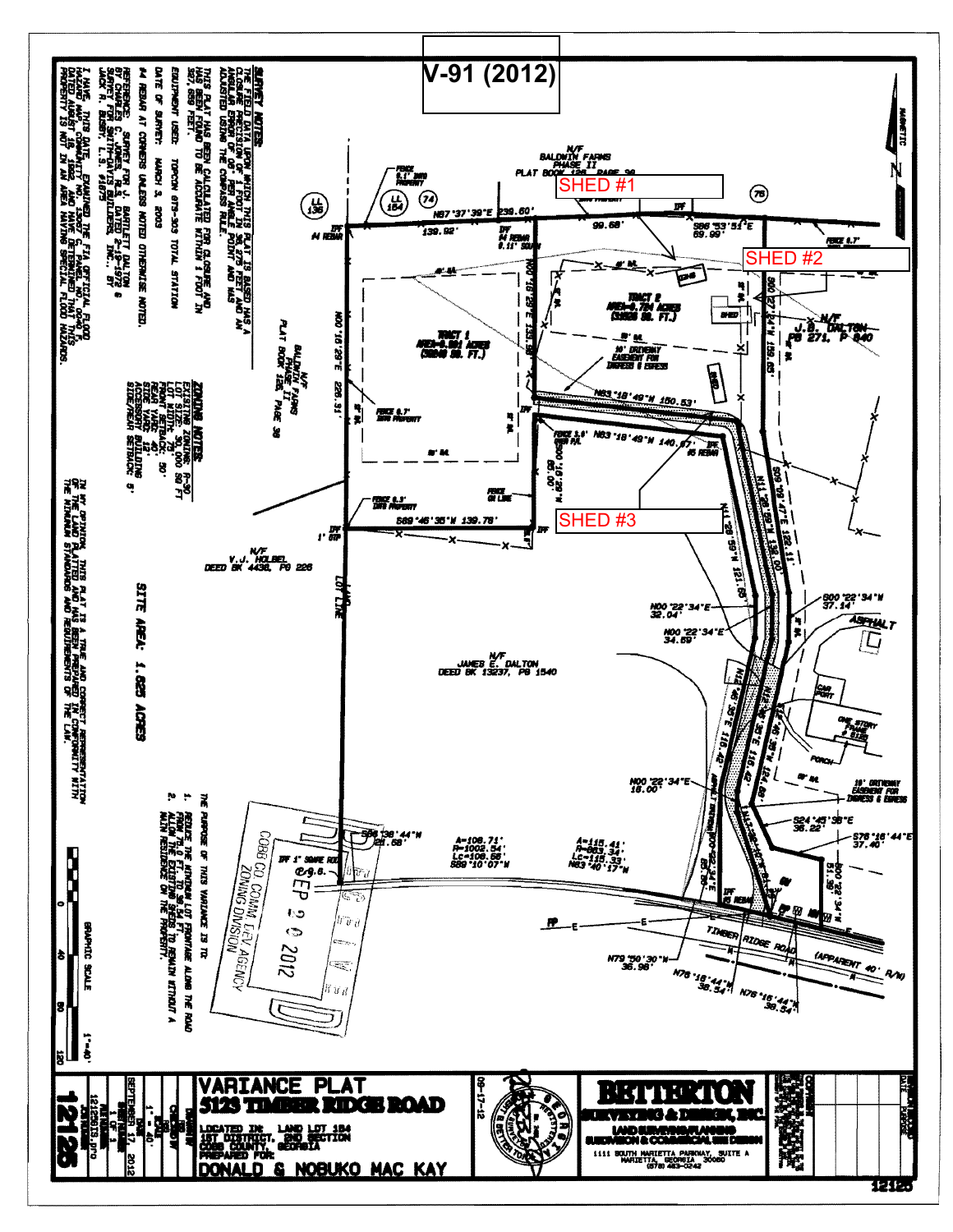| Nobuko Mackay<br>APPLICANT:                                                                                                 | PETITION No.:                                                                             | $16 - \Lambda$ |
|-----------------------------------------------------------------------------------------------------------------------------|-------------------------------------------------------------------------------------------|----------------|
| 404-406-4925, 678-314-7443<br>PHONE:                                                                                        | DATE OF HEARING:                                                                          | $11 - 14 - 12$ |
| Gary L. Smith<br>REPRESENTATIVE:                                                                                            | PRESENT ZONING:                                                                           | $R-30$         |
| 770-605-7152<br>PHONE:                                                                                                      | LAND LOT(S):                                                                              | 164            |
| Nobuko Mackay<br>TITLEHOLDER:                                                                                               | DISTRICT:                                                                                 |                |
| On the north side of<br>PROPERTY LOCATION:                                                                                  | <b>SIZE OF TRACT:</b>                                                                     | 1.625 acres    |
| Timber Ridge Road                                                                                                           | COMMISSION DISTRICT:                                                                      | $\mathfrak{c}$ |
| TYPE OF VARIANCE:                                                                                                           | 1) Waive the minimum lot width at front setback line from the required 75 feet to 20 feet |                |
| for Tract 1; 2) waive the minimum lot width at front setback line from the required 75 feet to 55 feet for Tract 2; 3)      |                                                                                           |                |
| waive the minimum public road frontage from the required 75 feet to 38.54 feet for Tracts 1 and 2; 4) allow                 |                                                                                           |                |
| accessory structures (existing sheds 1, 2, and 3) on a lot with no principal building; 5) waive the rear setback for an     |                                                                                           |                |
| accessory structure over 144 square feet (existing 240 square foot shed #1) from the required 40 feet to 37 feet; 6)        |                                                                                           |                |
| waive the side setback for an accessory structure over 144 square feet (existing 456 square foot shed #2) from the          |                                                                                           |                |
| 8 feet; and 7) waive the front setback for an accessory structure over 144 square feet (existing 300<br>required 12 feet to |                                                                                           |                |
| square foot shed #3) from the required 50 feet to 10 feet.                                                                  |                                                                                           |                |
|                                                                                                                             |                                                                                           |                |

**OPPOSITION: No. OPPOSED \_\_\_\_\_\_ PETITION No. \_\_\_\_\_ SPOKESMAN \_\_\_\_\_\_\_\_\_\_\_\_\_\_\_\_\_\_\_** SPOKESMAN PETITION No. OPPOSITION: No. OPPOSED

**BOARD OF APPEALS DECISION**

**BOARD OF APPEALS DECISION** 

135

| R-20                         | <b>Baldwin Ter</b><br><b>SITE</b><br>R-15 |                 | R-30<br>164.<br>burne Rdg<br>Shelburne Cv | D. | the Willeo Rd<br>i |
|------------------------------|-------------------------------------------|-----------------|-------------------------------------------|----|--------------------|
| <b>MOTION BY</b><br>APPROVED | <b>SECONDED</b><br>REJECTED               | CARRIED<br>HELD | STIPULATIONS:                             |    |                    |

**ID anote** 

R-20

willes R-20

nJ niwbles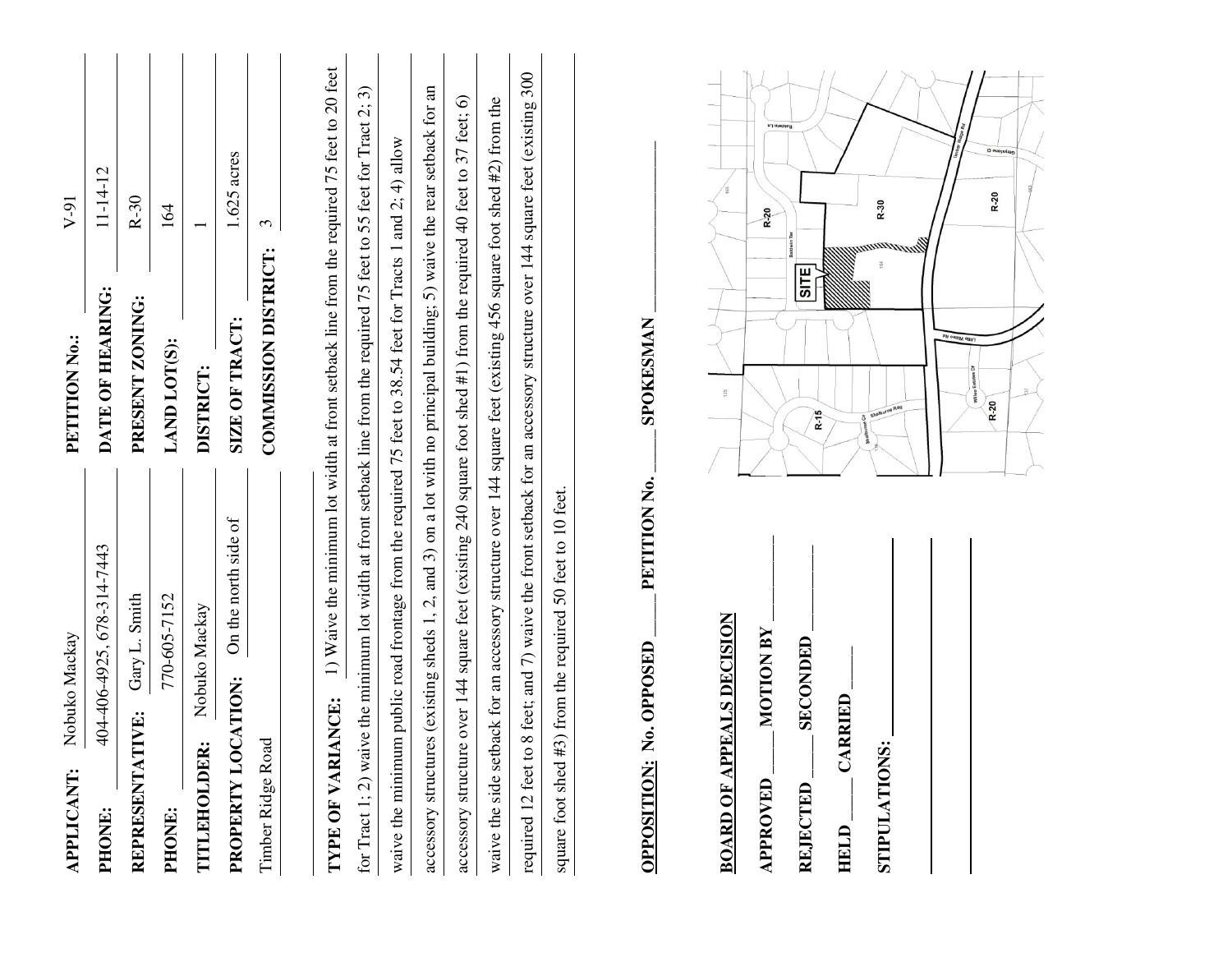\*\*\*\*\*\*\*\*\*\*\*\*\*\*\*\*\*\*\*\*\*\*\*\*\*\*\*\*\*\*\*\*\*\*\*\*\*\*\*\*\*\*\*\*\*\*\*\*\*\*\*\*\*\*\*\*\*\*\*\*\*\*\*\*\*\*\*\*\*\*\*\*\*\*\*\*\*\*\*\*\*\* 

## **COMMENTS COMMENTS**

**TRAFFIC:** Recommend one shared driveway for the proposed subdivided lots. TRAFFIC: Recommend one shared driveway for the proposed subdivided lots.

Recommend driveway meet the Residential Driveway Standard, Cobb County Detail 116R. Recommend driveway meet the Residential Driveway Standard, Cobb County Detail 116R.

## **DEVELOPMENT & INSPECTIONS:** No comment.

**SITE PLAN REVIEW:** No comments regarding the accessory structure setbacks; however, the subdivision of Tracts 1 and 2 shown constitutes a 3 lot subdivision based on the previous lot split that subdivision of Tracts 1 and 2 shown constitutes a 3 lot subdivision based on the previous lot split that was recorded in Plat Book 271, Page 840. Such a subdivision is subject to full site plan review prior to SITE PLAN REVIEW: No comments regarding the accessory structure setbacks; however, the was recorded in Plat Book 271, Page 840. Such a subdivision is subject to full site plan review prior to any plat recording. any plat recording.

**STORMWATER MANAGEMENT:** The original single-lot split is acceptable. However, the proposed additional lot split is effectively creating a subdivision outside the requirements of the proposed additional lot split is effectively creating a subdivision outside the requirements of the County's Development Standards and Stormwater Management Regulations. If this variance is County's Development Standards and Stormwater Management Regulations. If this variance is approved, the development would be required to meet those requirements. The required detention approved, the development would be required to meet those requirements. The required detention pond must be placed on a separate parcel with direct access to the public right-of-way. It appears that pond must be placed on a separate parcel with direct access to the public right-of-way. It appears that this would require purchase of additional property from the adjacent parcel owner at 5138 Baldwin this would require purchase of additional property from the adjacent parcel owner at 5138 Baldwin Terrace. Also, the pond lot requirement will significantly impact the layout for Tract 1 due to the reduced setbacks and possibly require a rezoning if the necessary pond area results in the remaining Terrace. Also, the pond lot requirement will significantly impact the layout for Tract 1 due to the However, the reduced setbacks and possibly require a rezoning if the necessary pond area results in the remaining The original single-lot split is acceptable. lots sizes to fall below the R-30 requirement. lots sizes to fall below the R-30 requirement. STORMWATER MANAGEMENT:

**HISTORIC PRESERVATION:** After examining Civil War trench maps, Cobb County historic property surveys, county maps, and various other resources, staff has no comments regarding the After examining Civil War trench maps, Cobb County historic property surveys, county maps, and various other resources, staff has no comments regarding the impact or treatment of historic and/or archaeological resources. impact or treatment of historic and/or archaeological resources. HISTORIC PRESERVATION:

**DESIGN GUIDELINES:** No comment. DESIGN GUIDELINES: No comment.

**CEMETERY PRESERVATION:** No comment. CEMETERY PRESERVATION: No comment.

**WATER:** No conflict. WATER: No conflict.

**SEWER:** Two lot subdivision requires connection to public sewer. Easements to public sewer will be SEWER: Two lot subdivision requires connection to public sewer. Easements to public sewer will be required, which are the responsibility of the owner. required, which are the responsibility of the owner.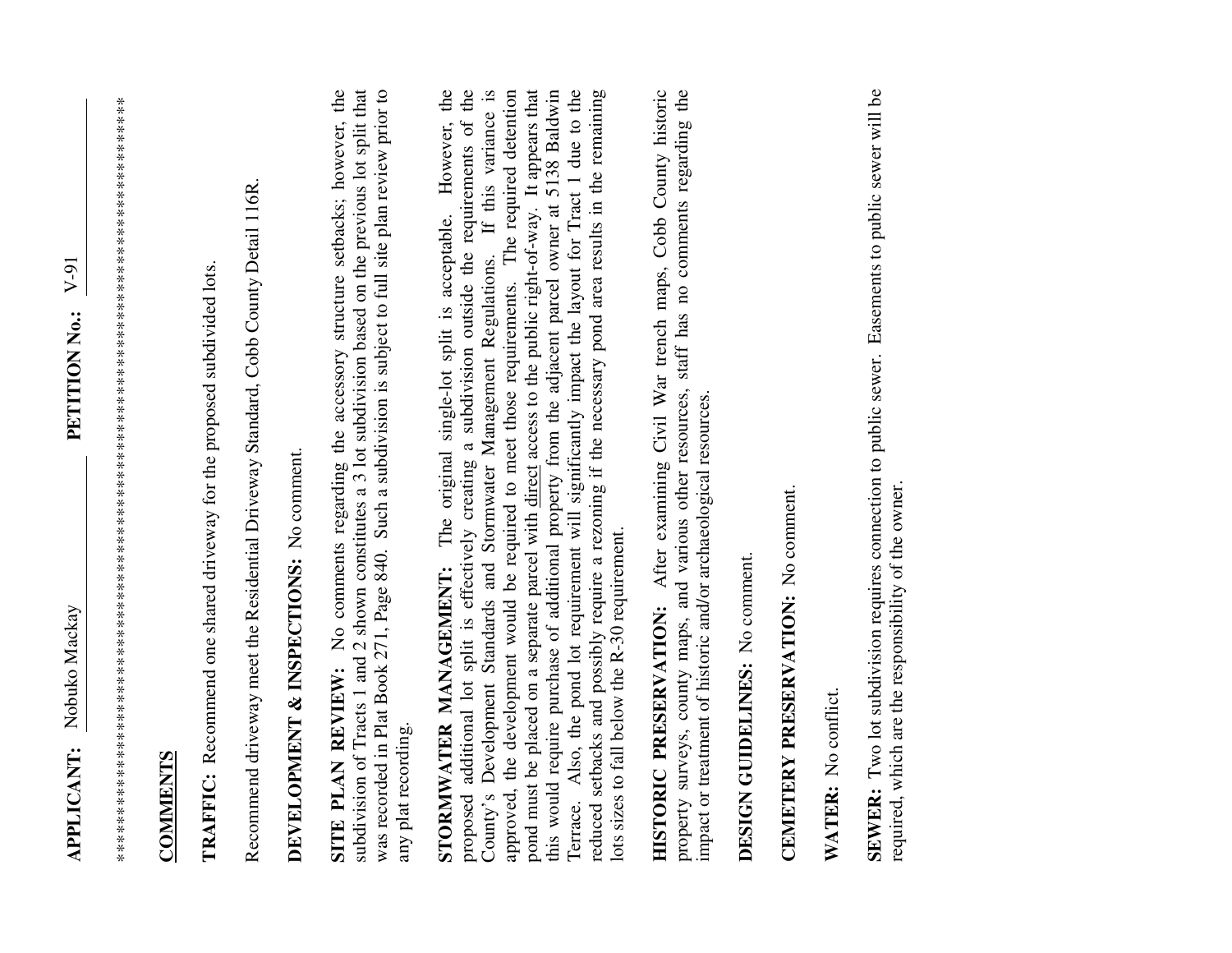\*\*\*\*\*\*\*\*\*\*\*\*\*\*\*\*\*\*\*\*\*\*\*\*\*\*\*\*\*\*\*\*\*\*\*\*\*\*\*\*\*\*\*\*\*\*\*\*\*\*\*\*\*\*\*\*\*\*\*\*\*\*\*\*\*\*\*\*\*\*\*\*\*\*\*\*\*\*\*\*\*\* 

## **FIRE DEPARTMENT:**  FIRE DEPARTMENT:

 Fire Apparatus access shall meet the following: Fire Apparatus access shall meet the following:

- Driveway must have a minimum 12 foot driving surface width (CCDS 402.07.01) with minimum Driveway must have a minimum 12 foot driving surface width (CCDS 402.07.01) with minimum 25' inside turning radius. 25' inside turning radius.  $\bullet$
- Driveway must have a minimum 12 foot driving surface width (CCDS 402.07.01) with minimum Driveway must have a minimum 12 foot driving surface width (CCDS 402.07.01) with minimum 25' inside turning radius. 25' inside turning radius.
	- Fully developed landscaping shall be at least 7 feet 0 inches from center of drive (14 foot clear Fully developed landscaping shall be at least 7 feet 0 inches from center of drive (14 foot clear width) and 13 feet 6 inches vertical clearance. width) and 13 feet 6 inches vertical clearance.
		- Maximum grade shall not exceed 18%, angle of departure shall not exceed 8.5%. Maximum grade shall not exceed 18%, angle of departure shall not exceed 8.5%.
- Driveway must extend within 150 feet of the most remote portion of the structure. Driveway must extend within 150 feet of the most remote portion of the structure.
- Driveway is limited to 1,000 foot maximum from roadway unless an approved turn-around is Driveway is limited to 1,000 foot maximum from roadway unless an approved turn-around is provided
- a) Residential cul-de-sac without an island shall have a 38 foot outside radius. A cul-de-sac with an Residential cul-de-sac without an island shall have a 38 foot outside radius. A cul-de-sac with an island reverts to the commercial standards, refer to www.cobbfire.org for dimensions. island reverts to the commercial standards, refer to www.cobbfire.org for dimensions. ದ
	- Hammerhead turn-around: total of 102 feet needed (45 feet  $+$  12 foot drive  $+$  45 feet) with the turnb) Hammerhead turn-around: total of 102 feet needed (45 feet + 12 foot drive + 45 feet) with the turnaround leg to be a minimum of 20 feet wide. around leg to be a minimum of 20 feet wide. 6
		- Driveway must support 25 Tons (50,000 lbs.) Driveway must support 25 Tons (50,000 lbs.)
- Provide emergency access through all gates securing Fire Dept. access with a minimum 12 feet 0 Provide emergency access through all gates securing Fire Dept. access with a minimum 12 feet 0 inch clear width and approved means of operation (www.knoxbox.com.) inch clear width and approved means of operation (www.knoxbox.com.)
- Fire Hydrant access and flow shall meet the following: Fire Hydrant access and flow shall meet the following:
- Hydrant location within 500 feet of the most remote portion of the structure\* Hydrant location within 500 feet of the most remote portion of the structure\*  $\bullet$  $\bullet$
- Fire Flow Test from closest existing hydrant shall be provided meeting the minimum\* Fire Flow Test from closest existing hydrant shall be provided meeting the minimum\*
	- (Required Flow: 1000 gpm  $@$  20 psi) (Required Flow: 1000 gpm @ 20 psi)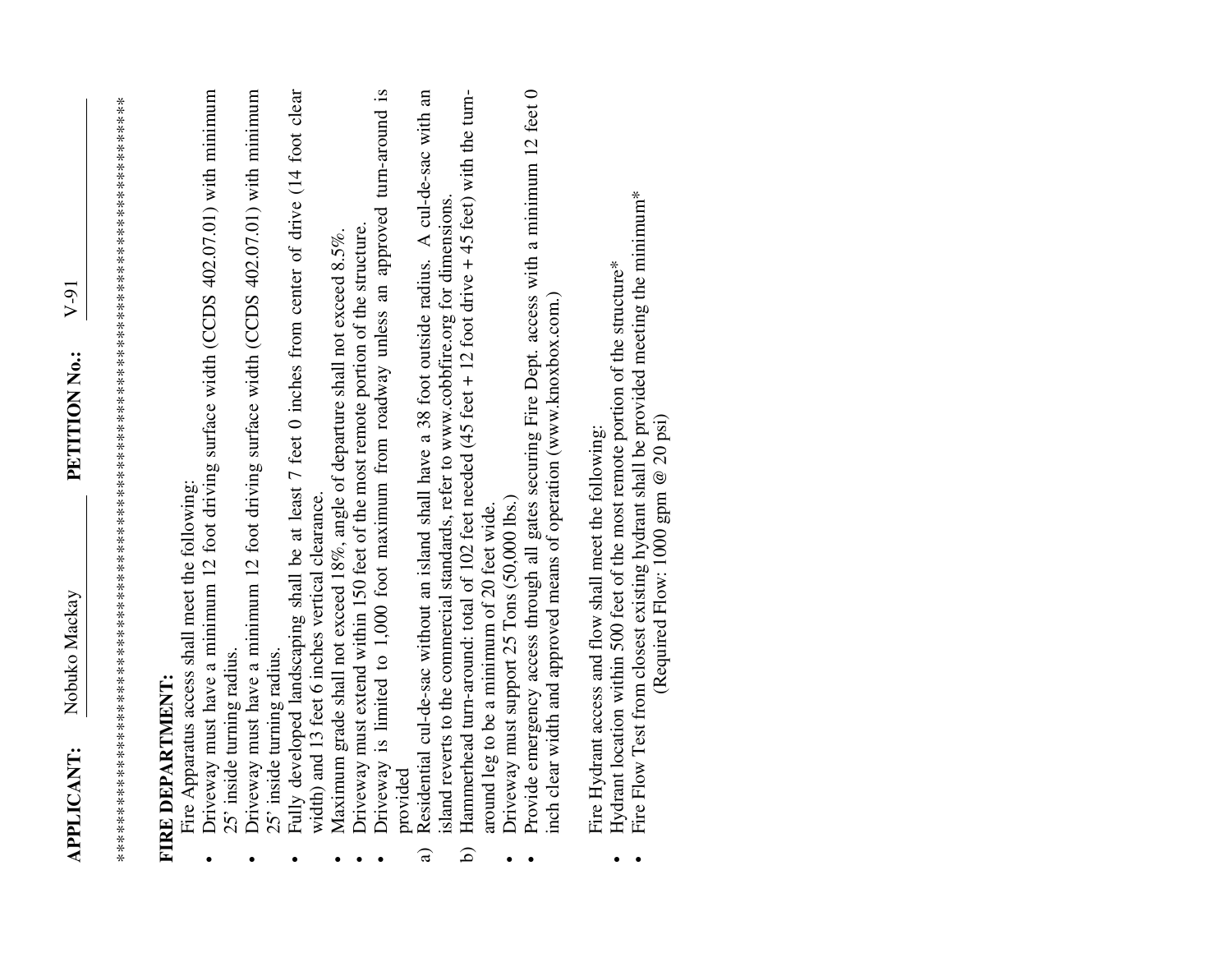